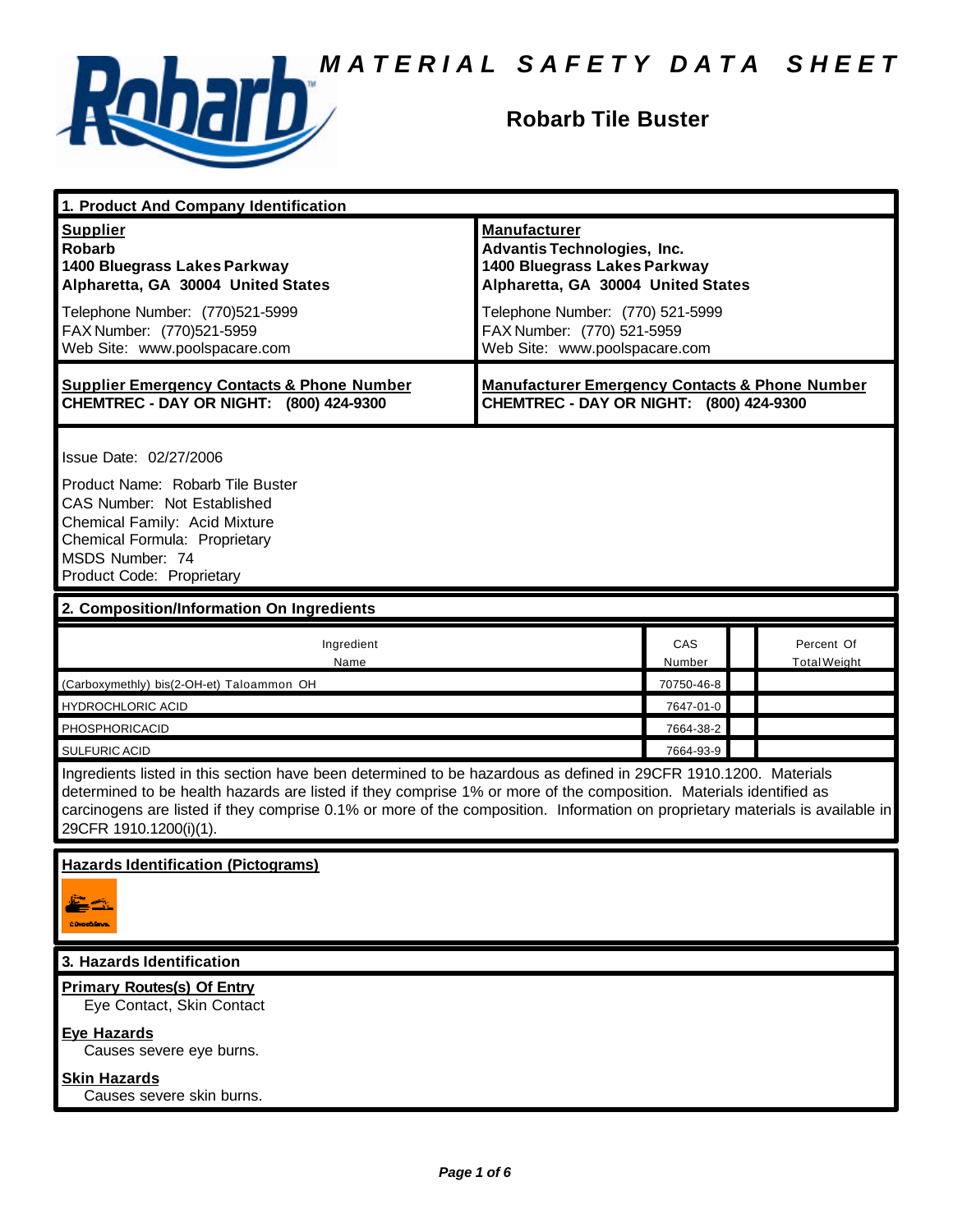# **Robarb Tile Buster**

# **3. Hazards Identification - Continued**

#### **Ingestion Hazards**

Corrosive to living tissue.

### **Inhalation Hazards**

May cause severe allergic respiratory reaction.

# **Signs And Symptoms**

Irritation of Eyes, Skin and Respiratory Passages

### **First Aid (Pictograms)**



## **4. First Aid Measures**

#### **Eye**

In case of contact, hold eyelids apart and immediately flush eyes with plenty of water for at least 15 minutes.Call a physician or a poison control center immediately.

## **Skin**

Rinse the affected area with tepid water for at least 15 minutes.Get medical attention immediately if irritation (redness, rash, blistering) develops and persists.

#### **Ingestion**

DO NOT INDUCE VOMITING. Drink large amounts of water. Contact a physician or poison control.

#### **Inhalation**

If inhaled, remove to fresh air. If breathing is difficult, give oxygen. Call a physician or a poison control center immediately.

## **Fire Fighting (Pictograms)**



## **5. Fire Fighting Measures**

Flash Point: N/A °F

#### **Extinguishing Media**

Use the appropriate extinguishing media for the surrounding fire.

#### **Fire Fighting Instructions**

Water can be used to cool and protect exposed material. Firefighters should wear self-contained breathing apparatus and full protective gear.

#### **6. Accidental Release Measures**

Neutralize spill area with soda ash or lime. Flood with water. Use appropriate containers to avoid environmental contamination. Use appropriate personal protective equipment (PPE).

## **7. Handling And Storage**

## **Handling And Storage Precautions**

Keep out of reach of children. Do not store with alkalis.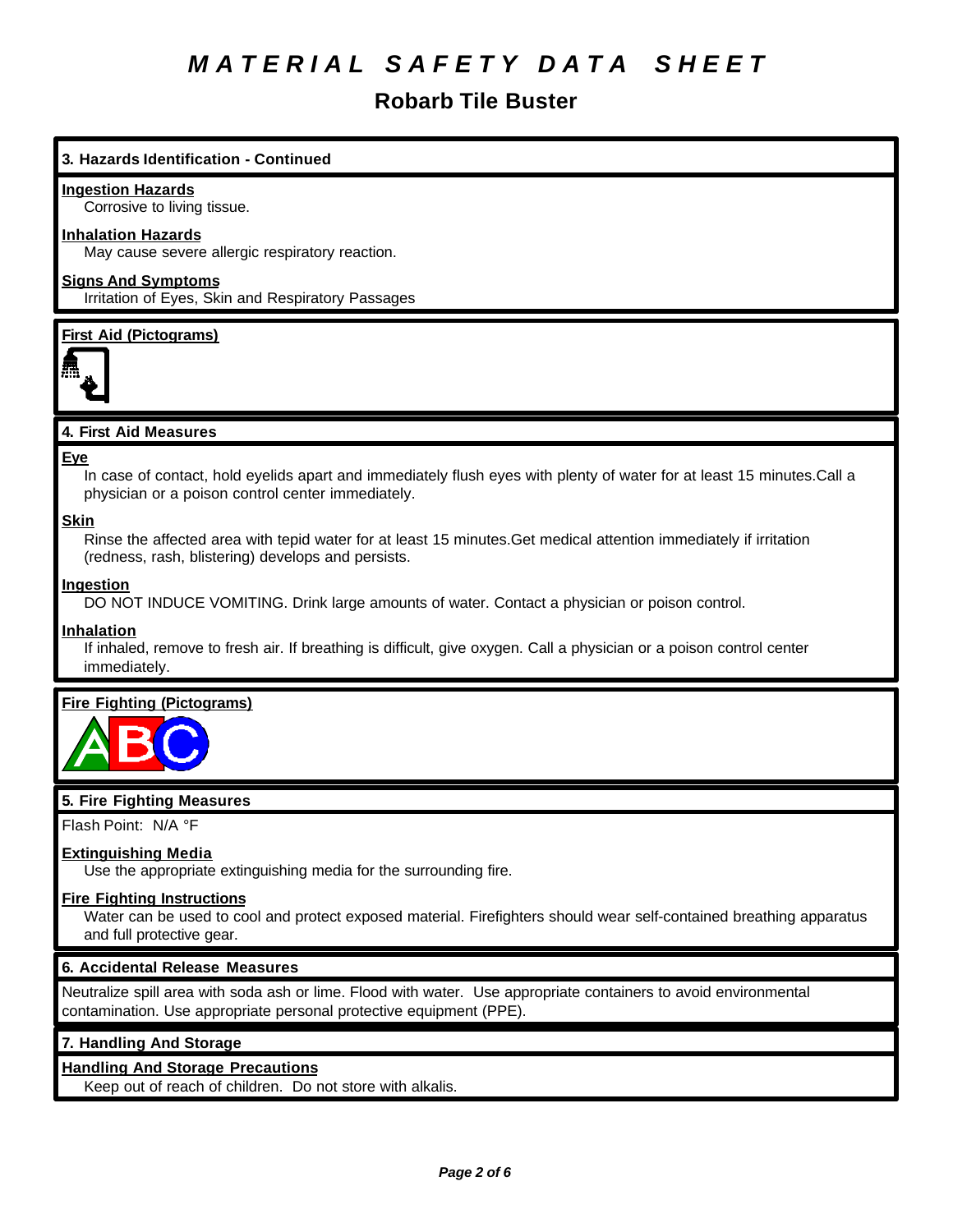# **Robarb Tile Buster**

# **7. Handling And Storage - Continued**

#### **Handling Precautions**

Avoid contact with eyes. Avoid contact with skin and clothing. Wash thoroughly after handling.

## **Storage Precautions**

Avoid contact with Alkalis, Amines, and Metals. Keep out of reach of children.

## **Work/Hygienic Practices**

Use safe chemical handling procedures suitable for the hazards presended by this material.

#### **Protective Clothing (Pictograms)**



#### **8. Exposure Controls/Personal Protection**

## **Engineering Controls**

Local exhaust acceptable. Special exhaust not required

#### **Eye/Face Protection**

Safety glasses with side shields or goggles recommended.

#### **Skin Protection**

Chemical-resistant gloves.

#### **Respiratory Protection**

None normally required.

#### **Ingredient(s) - Exposure Limits**

(Carboxymethly) bis(2-OH-et) Taloammon OH NOT ESTABLISHED HYDROCHLORIC ACID ACGIH TLV-CEILING 5 ppm OSHA PEL-CEILING 5 ppm PHOSPHORIC ACID PEL TLV 1mg/m3 1mg/m3 SULFURIC ACID ACGIH TLV-STEL 3 mg/m3 ACGIH TLV-TWA 1 mg/m3 OSHA PEL-TWA 1 mg/m3

## **9. Physical And Chemical Properties**

# **Appearance**

Pale amber liquid

#### **Odor**

Mild

Chemical Type: Mixture Physical State: Liquid Melting Point: n/a °F Boiling Point: 212 °F Specific Gravity: 1.1-1.2 Percent Volitales: NOT DETERMINED Packing Density: NOT DETERMINED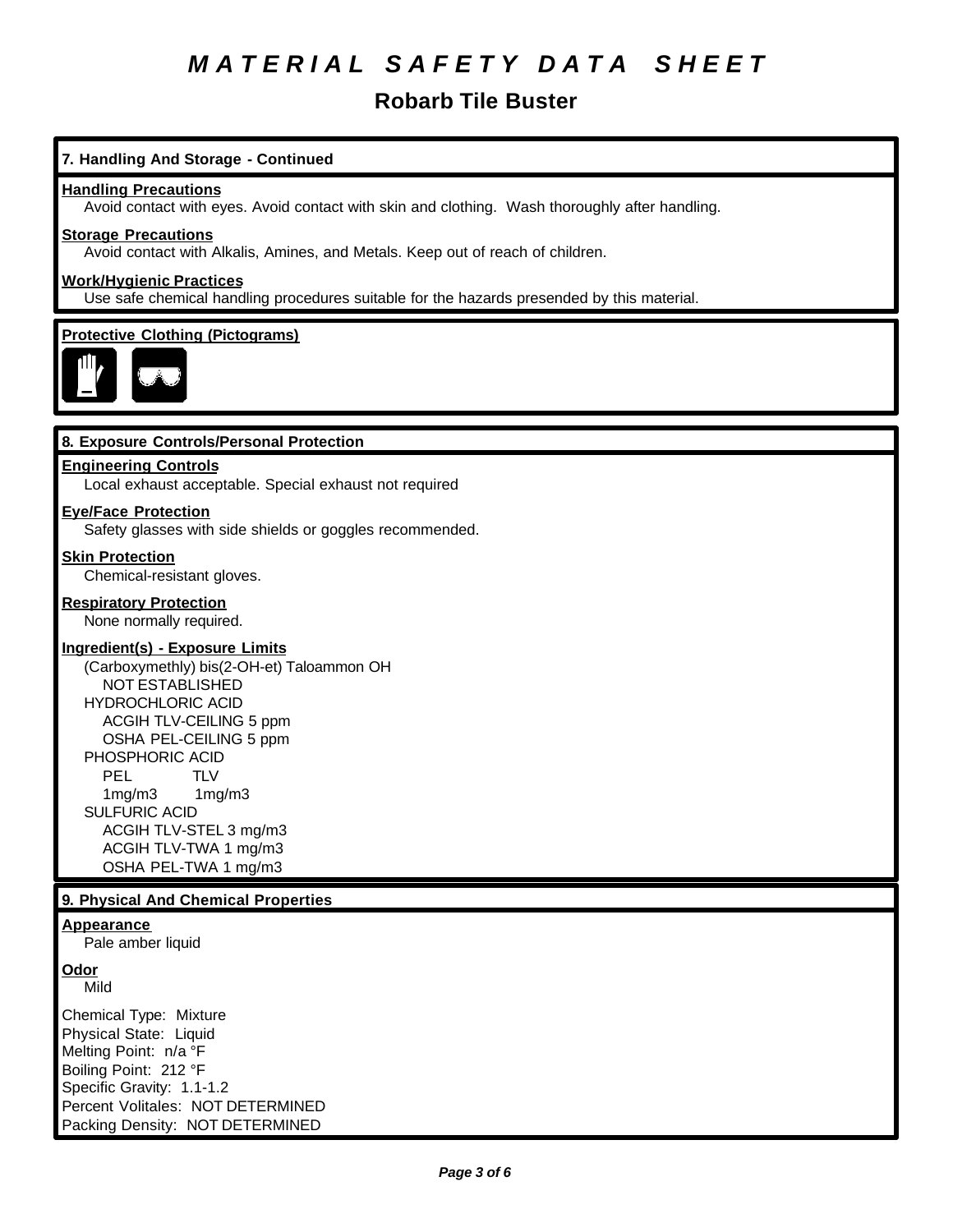# **Robarb Tile Buster**

| 9. Physical And Chemical Properties - Continued                                                                                                                                       |
|---------------------------------------------------------------------------------------------------------------------------------------------------------------------------------------|
| <b>Odor - Continued</b><br>Vapor Pressure: NOT DETERMINED<br>Vapor Density: >1<br>pH Factor: 0-2<br>Solubility: Soluble in Water<br>Viscosity: NOT DETERMINED<br>Evaporation Rate: <1 |
| 10. Stability And Reactivity                                                                                                                                                          |
| Stability: Stable<br>Hazardous Polymerization: Will not occur                                                                                                                         |
| <b>Conditions To Avoid (Stability)</b><br>Avoid contact with strong Amines, Alkalis, and Metals. Heat can cause hydrogen chloride.                                                    |
| <b>Incompatible Materials</b><br>Alkalis, Amines and Metals                                                                                                                           |
| <b>Hazardous Decomposition Products</b><br>Hydrogen Chloride                                                                                                                          |
| 11. Toxicological Information                                                                                                                                                         |
| Ingredient(s) - Carginogenicity<br><b>SULFURIC ACID</b><br>NTP - Listed On The National Toxicology Program<br>Listed In The IARC Monographs                                           |
| 12. Ecological Information                                                                                                                                                            |
| No Data Available                                                                                                                                                                     |
| 13. Disposal Considerations                                                                                                                                                           |
| Refer to applicable federal, state, and local regulations prior to disposition of container and residual contents.                                                                    |
| 14. Transport Information                                                                                                                                                             |
| <b>Proper Shipping Name</b><br>CORROSIVE LIQUID, N.O.S. (Sulfuric and Phosphoric Acids)                                                                                               |
| <b>Hazard Class</b><br>8, PGII (<1L Consumer Commodity ORM-D)                                                                                                                         |
| <b>DOT Identification Number</b><br><b>UN1760</b>                                                                                                                                     |
| <b>DOT (Pictograms)</b>                                                                                                                                                               |
| 15. Regulatory Information                                                                                                                                                            |
| Ingredient(s) - U.S. Regulatory Information<br><b>HYDROCHLORIC ACID</b>                                                                                                               |
| SARA Title III - Section 313 Form "R"/TRI Reportable Chemical                                                                                                                         |

 SARA - Acute Health Hazard SULFURIC ACID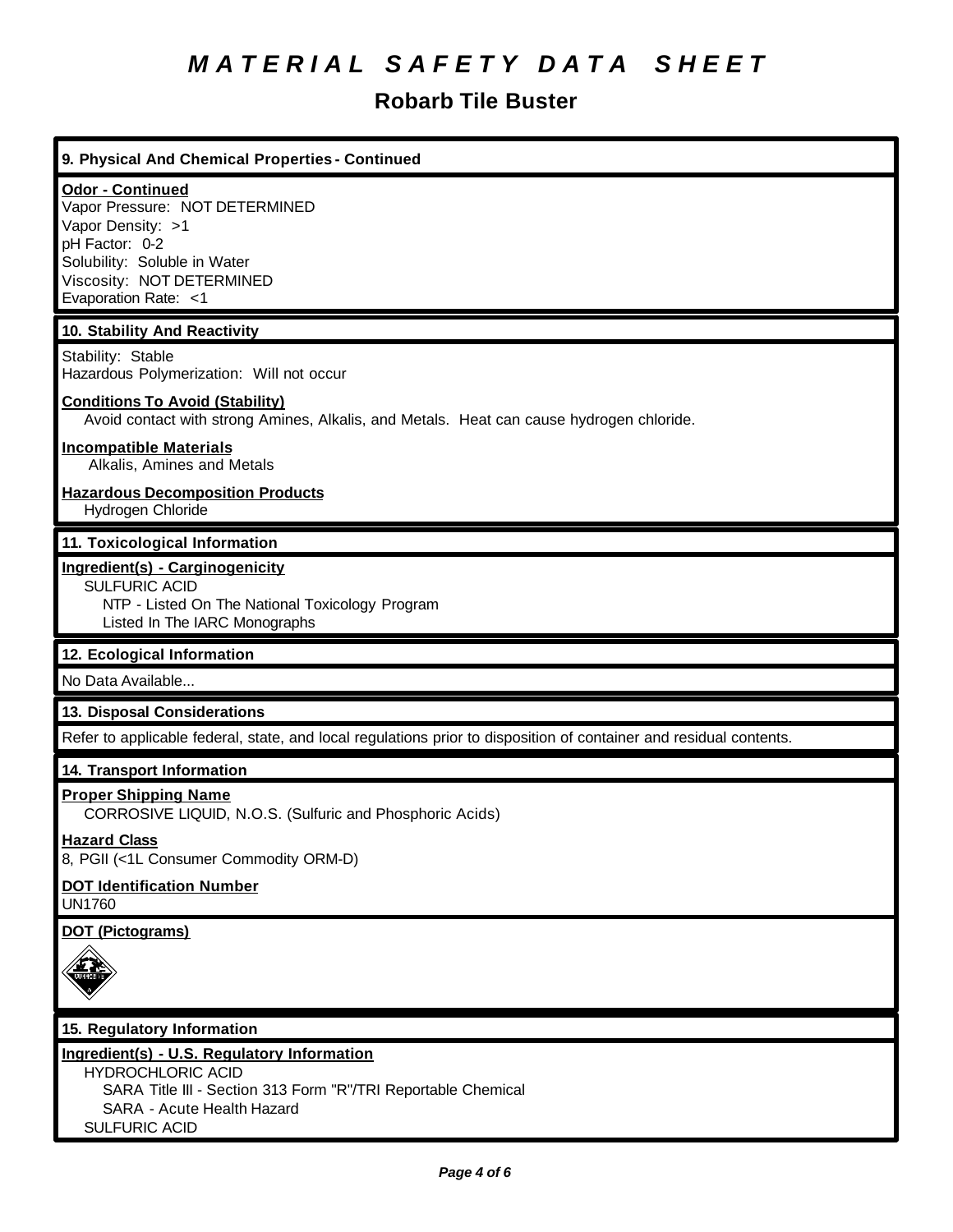# **Robarb Tile Buster**

| 15. Regulatory Information - Continued                                                                                                                                                                                                                                                                                                                                                                                                                                                                                                                                                                                                                                                                                             |  |  |
|------------------------------------------------------------------------------------------------------------------------------------------------------------------------------------------------------------------------------------------------------------------------------------------------------------------------------------------------------------------------------------------------------------------------------------------------------------------------------------------------------------------------------------------------------------------------------------------------------------------------------------------------------------------------------------------------------------------------------------|--|--|
| Ingredient(s) - U.S. Regulatory Information - Continued<br>SARA Title III - EPA Part 355 Extremely Hazardous Substance<br>SARA Title III - Section 313 Form "R"/TRI Reportable Chemical<br>SARA - Acute Health Hazard<br>SARA - Chronic Health Hazard<br>SARA - Fire Hazard<br>SARA - Reactivity Hazard                                                                                                                                                                                                                                                                                                                                                                                                                            |  |  |
| <b>Ingredient(s) - State Regulations</b><br><b>HYDROCHLORIC ACID</b><br>New Jersey - Workplace Hazard<br>New Jersey - Environmental Hazard<br>New Jersey - Special Hazard<br>New Jersey - TCPA Extraordinarily Hazardous Substance<br>Pennsylvania - Workplace Hazard<br>Pennsylvania - Environmental Hazard<br>Massachusetts - Hazardous Substance<br>New York City - Hazardous Substance<br><b>SULFURIC ACID</b><br>New Jersey - Workplace Hazard<br>New Jersey - Environmental Hazard<br>New Jersey - Special Hazard<br>Pennsylvania - Workplace Hazard<br>Pennsylvania - Environmental Hazard<br>California - CalARP Table 3 Regulated Substance<br>Massachusetts - Hazardous Substance<br>New York City - Hazardous Substance |  |  |
| <b>Canadian Regulatory Information</b><br>Class D, Div 1a - Poisonous or Infectious Material: immediate and serious toxic effects<br>Class D, Div 2a - Poisonous or Infectious Material: other toxic effects<br>Class D, Div 2b - Poisonous or Infectious Material: other toxic effects<br>Class E - Corrosive Material                                                                                                                                                                                                                                                                                                                                                                                                            |  |  |
| <b>WHMIS - Canada (Pictograms)</b><br>$\mathbf{U}$                                                                                                                                                                                                                                                                                                                                                                                                                                                                                                                                                                                                                                                                                 |  |  |
| <b>NFPA</b><br><b>HMIS</b><br><b>HEALTH</b><br>3 <br><b>FLAMMABILITY</b><br>$\pmb{0}$<br>2 <sub>2</sub><br><b>REACTIVITY</b><br>1<br>C<br><b>PERSONAL</b><br><b>PROTECTION</b>                                                                                                                                                                                                                                                                                                                                                                                                                                                                                                                                                     |  |  |
| 16. Other Information<br><b>Revision/Preparer Information</b><br><b>MSDS Preparer: JHW</b><br>This MSDS Superceeds A Previous MSDS Dated: 09/13/2000                                                                                                                                                                                                                                                                                                                                                                                                                                                                                                                                                                               |  |  |